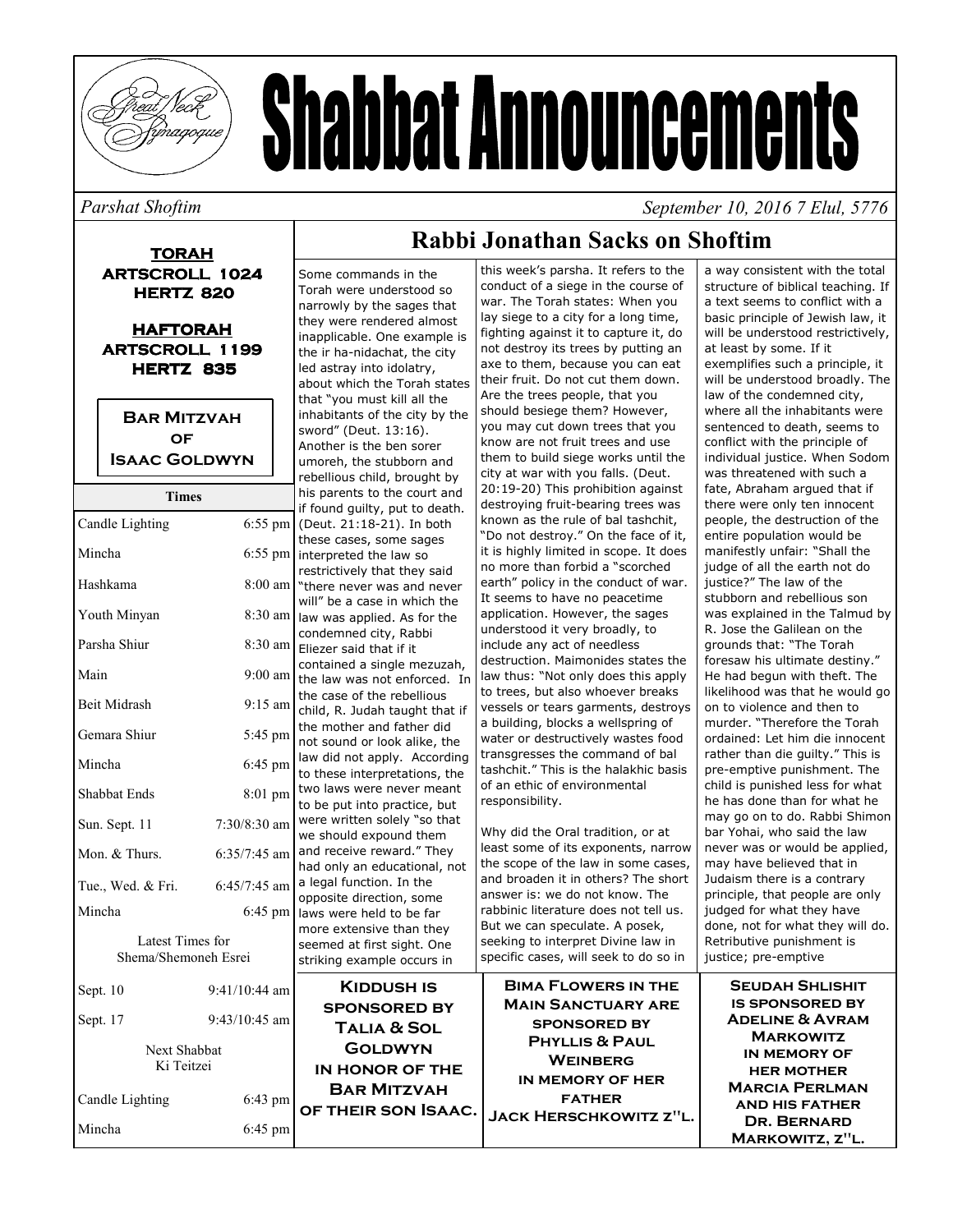#### 26 Old Mill Road, Great Neck, NY 11023 (516) 487-6100

punishment is not. To repeat: this is speculative. There may have been other reasons at work. But it makes sense to suppose that the sages sought as far as possible to make their individual rulings consistent with the value-structure of Jewish law as they understood it. On this view, the law of the condemned city exists to teach us that idolatry, once accepted in public, is contagious, as we see from the history of Israel's kings. The law of the stubborn and rebellious child is there to teach us how steep is the downward slope from juvenile delinquency to adult crime. Law exists not just to regulate but also to educate

In the case of bal tashchit, however, there is an obvious fit with much else in Jewish law and thought. The Torah is concerned with what we would nowadays call 'sustainability.' This is particularly true of the three commands ordaining periodic rest: the Sabbath, the sabbatical year and the jubilee year. On the Sabbath all agricultural work is forbidden, 'so that your ox and your donkey may rest' (Exodus 23:12). It sets a limit to our intervention in nature and the pursuit of economic growth. We become conscious that we are creations, not just creators. The earth is not ours but God's. For six days it is handed over to us, but on the seventh we symbolically abdicate that power. We may perform no 'work,' which is to say, an act that alters the state of something for human purposes. The Sabbath is a weekly reminder of the integrity of nature and the boundaries of human striving. What the Sabbath does for humans and animals, the sabbatical and jubilee years do for the land. The earth too is entitled to its periodic rest. The Torah warns that if the Israelites do not respect this, they will suffer exile: 'Then shall the land make up for its sabbatical years throughout the time that it is desolate and you are in the land of your enemies; then shall the land rest and make up for its sabbath years' (Leviticus 26:34). Behind this are two concerns. One is environmental. As Maimonides points out, land which is overexploited eventually erodes and loses its fertility. The Israelites were therefore commanded to conserve the soil by giving it periodic fallow years, not pursuing short-term gain at the cost of long-term desolation. The second, no less significant, is theological: 'The land,' says God, 'is Mine; you are but strangers resident with Me' (Lev. 25:23). We are guests on earth. Another group of commands is directed against over-interference with nature. The Torah forbids crossbreeding livestock, planting a



Great Neck Yoetzet Halacha Lisa Septimus Welcomes your questions about mikvah, observance of taharat mishpacha (halacha relating to married life) and women's health, as it connects to Jewish law. Reach out to her at: Phone: 516.415.1111 Email: greatneckyoetzet@gmail.com.

All conversations and emails are kept confidential.



**Great Neck Synagogue** 26 Old Mill Road, Great Neck, NY 11023 516-487-6100

Rabbi Dale Polakoff, Rabbi Rabbi Ian Lichter, Assistant Rabbi Dr. Ephraim Wolf, z"l, Rabbi Emeritus **Zeev Kron, Cantor** Eleazer Schulman, z"l. Cantor Emeritus Rabbi Sholom Jensen, Youth Director Zehava & Dr. Michael Atlas, Youth Directors **Mark Twersky, Executive Director** Dr. James Frisch, Assistant Director **Dov Sassoon, President** Harold Domnitch, Chairman of the Board Lisa Septimus, Yoetzet Halacha 516-415-1111

#### **Shabbat Announcements Shoftim 5776**

field with mixed seeds, and wearing a garment of mixed wool and linen. These rules are called chukkim or 'statutes'. Nahmanides understood this term to mean laws that respect the integrity of nature. To mix different species, he arqued, was to presume to be able to improve on creation, and is thus an affront to the Creator. Each species has its own internal laws of development and reproduction, and these must not be tampered with: 'One who combines two different species thereby changes and defies the work of creation, as if he believes that the Holy One, blessed be He, has not completely perfected the world and he now wishes to improve it by adding new kinds of creatures.' Deuteronomy also contains a law forbidding taking a young bird together with its mother. Nahmanides sees this as having the same underlying concern, namely of protecting species. Though the Bible permits us to use some animals for food, we must not cull them to extinction.

Samson Raphael Hirsch in the nineteenth century gave the most forcible interpretation of biblical law. The statutes relating to environmental protection, he said, represent the principle that 'the same regard which you show to man you must also demonstrate to every lower creature, to the earth which bears and sustains all, and to the world of plants and animals.' They are a kind of social justice applied to the natural world: 'They ask you to regard all living things as God's property. Destroy none; abuse none; waste nothing; employ all things wisely ... Look upon all creatures as servants in the household of creation.' Hirsch also gave a novel interpretation to the phrase in Genesis 1, 'Let us make man in our image after our own likeness.' The passage is puzzling, for at that stage, prior to the creation of man, God was alone. The 'us', says Hirsch, refers to the rest of creation. Because man alone would develop the capacity to change and possibly endanger the natural world, nature itself was consulted as to whether it approved of such a being. The implied condition is that man may use nature only in such a way as to enhance it, not put it at risk. Anything else is ultra vires, outside the remit of our stewardship of the planet. In this context, a phrase in Genesis 2 is decisive. Man was set in the Garden of Eden 'to work it and take care of it' (Gen. 2:15). The two Hebrew verbs are significant. The first - le'ovdah literally means 'to serve it'. Man is not just a master but also a servant of nature. The second - leshomrah - means 'to quard it'. This is the verb used in later Torah legislation to describe the responsibilities of a guardian of property that does not belong to him. He must exercise vigilance in its protection and is liable for loss through negligence. This is perhaps the best short definition of man's responsibility for nature as the Bible conceives it.

Man's dominion over nature is thus limited by the requirement to serve and conserve. The famous story of Genesis 2-3 - eating the forbidden fruit and the subsequent exile from Eden - makes just this point. Not everything we can do, may we do. Transgress the limits, and disaster follows. All of this is summed up by a simple midrash: "When God made man, He showed him the panoply of creation and said to him: 'See all my works, how beautiful they are. All I have made, I have made for you. Take care, therefore, that you do not destroy my world, for if you do, there will be no one left to mend what you have destroyed." We know much more than we once did about the dangers to the earth's ecology of the ceaseless pursuit of economic gain. The guidance of the Oral tradition in interpreting "do not destroy" expansively, not restrictively, should inspire us now. We should expand our horizons of environmental responsibility for the sake of generations not yet born, and for the sake of God whose quests on earth we are.

An angry person comes away with nothing but anger... **Talmud Kiddushin 41a**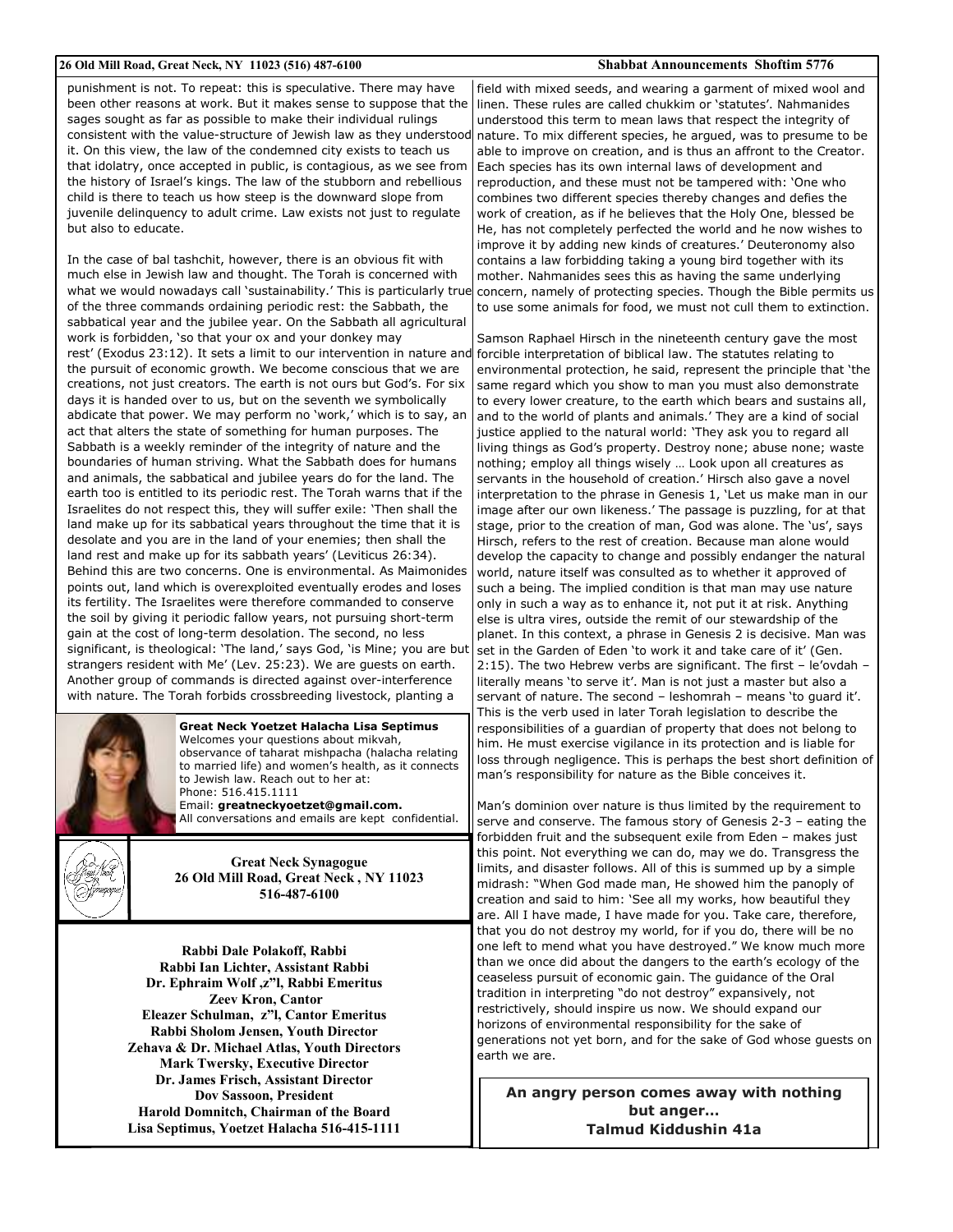

#### **Great Neck Synagogue** welcomes Chazzan Yanky Lemmer as a guest chazzan Shabbat Sept. 16-17

Born and raised in Brooklyn, New York, Chazzan Yaakov "Yanky" Lemmer is one of the leading young cantors on the cantorial horizon. His beautiful lyric tenor voice, dramatic color, and precise coloratura have garnered him universal praise among his peers and connoisseurs, alike.

He began his singing career as the star soloist of the Young Israel of Bethel Choir, where world renowned Cantor Ben Zion Miller took him under his private tutelage. Yaakov earned a scholarship to the Belz School of Jewish Music at Yeshiva University, where he studied with

Cantors Joseph Malovany and Bernard Beer. He also studied with cantorial legend Cantor Noach Schall, and has won a scholarship for vocal training in N.Y.C.

As an internationally renowned concert artist, Yaakov is in constant demand on the concert stage, as well as synagogues, thrilling audiences throughout the world. He has appeared at Tel Aviv's Mann Auditorium with the Israel Philharmonic Orchestra under the baton of Dr. Mordechai Sobol, and has been featured throughout the United States, England, and at various European Culture Festivals. He has also officiated at some of the world's most prominent pulpits throughout the world. His repertoire spans many genres and languages, including traditional Hebrew liturgy, Yiddish folk, Opera, Broadway, Israeli, and more.

#### **Youth Announcements**

The GNS Youth department is excited is to announce that the Mender Auditorium will now be used to add more space to the program.

Grades 1-4 boys and girls will begin groups there at 10:00 am.

We are also excited to announce the addition of Morah Rebeka to our pre-school team. Morah Rebeka grew up in Forest Hills, Queens. She earned a Bachelor's Degree in Early Childhood and Elementary with a co-major in Judaic Studies. Morah Rebeka has extensive experience in both formal and informal education, having taught at HANC, Temple Israel of Great Neck and now with North Shore Hebrew Academy, teaching pre-K. She will be the Morah for the Kindergarten groups.

#### Rabbi Polakoff's Class Schedule:

Thursday Mornings Beginning September 15th Women's Chumash @ 9:15 am.

Thursday Evenings Beginning September 15th Power Chumash @ 8:00 pm. Please note the class will not meet on September 29th.

Monday Evenings Beginning September 19th Talmud Aggadata @ 9:00 pm.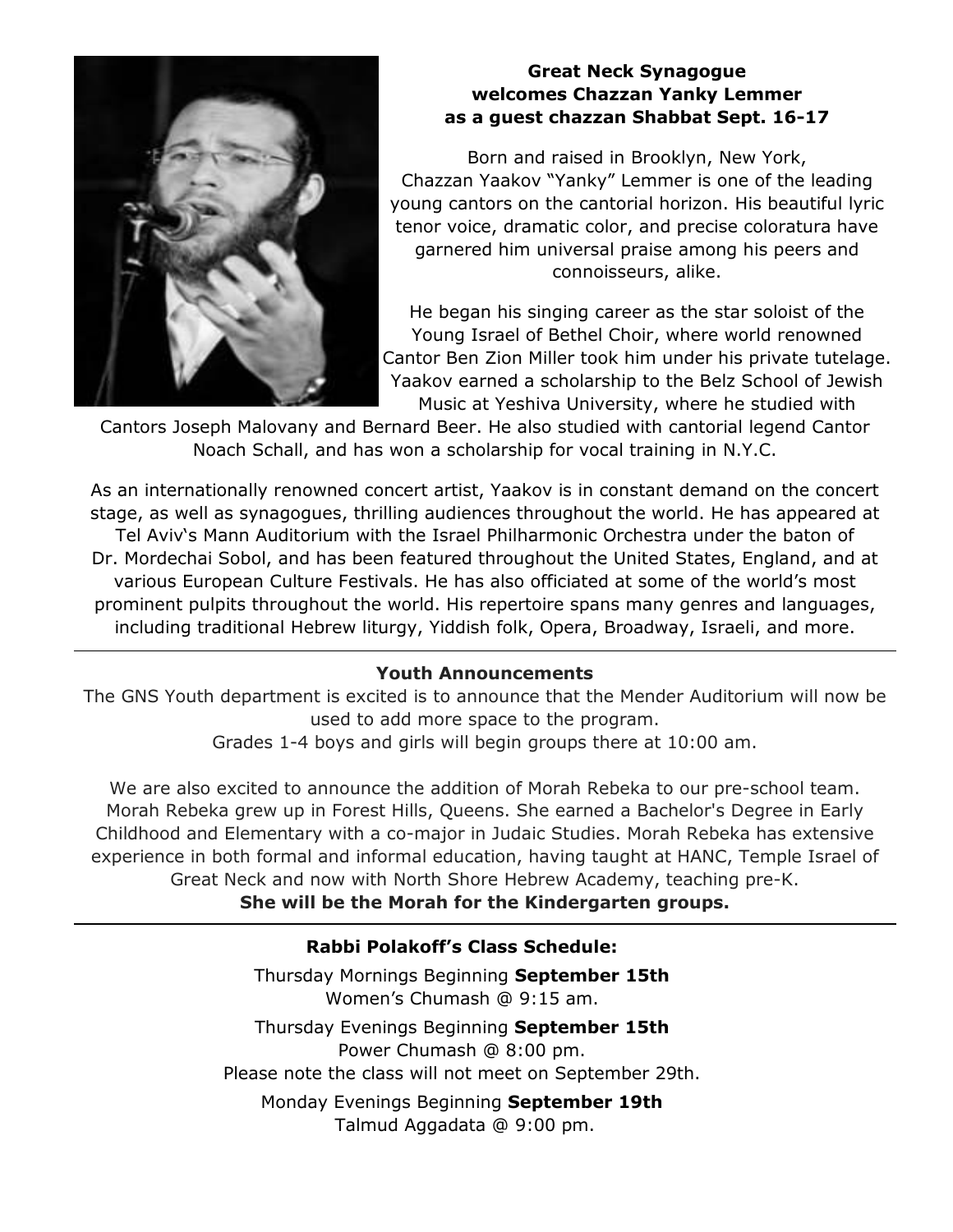### Join us for our next Chaverim Program on September  $7<sup>th</sup>$  from 11:30 - 2 pm, as we start to prepare for Rosh Hashana.

#### We will have an inspiring D'var Torah and then make soup in crock pots. The soup will be frozen and then distributed to families for Rosh Hashana through our Pass It Forward

program. We would like you all to be a part of this mitzvah by bringing an ingredient for the soup, and if you like, help us to prepare it. You must bring your ingredient with you to our next Chaverim program. Below is a

list of ingredients. If you like, you can bring your own recipe and the ingredients for your soup with you. Please let us know what you would like to bring, or if you want to reserve a crock pot to use for your recipe by replying to this email with your name and the ingredient you will bring. If you cannot attend the program, you can still donate ingredients for this project. You can leave them in the Shul office anytime on Tuesday or Wednesday morning. All ingredients, other than fresh produce, must be in their original packaging with a hechsher

INGREDIENTS: Onions, Carrots, Celery, Parsnip, Mushrooms, Turnip, Dried split peas, Lentils, Dried beans, Barley, Noodles, Chicken, Beef, Beef bones. Family Recipe for soup with all ingredients

Don't want to make soup, you can also make New Year Cards to include in our Pass It Forward bags. Lunch will be served so please RSVP. Call the shul office or email Michelle.

#### Save the dates for upcoming programs September 21st

For those of you who participate in our book group, the next book will be on September 21<sup>st</sup>. We are reading "Miriam's Kitchen" by Elizabeth Ehrlich.

Remember donations and sponsorships are always welcome.

Hope to see you on Wednesday,

Cindy, Erica, Michelle and Naeema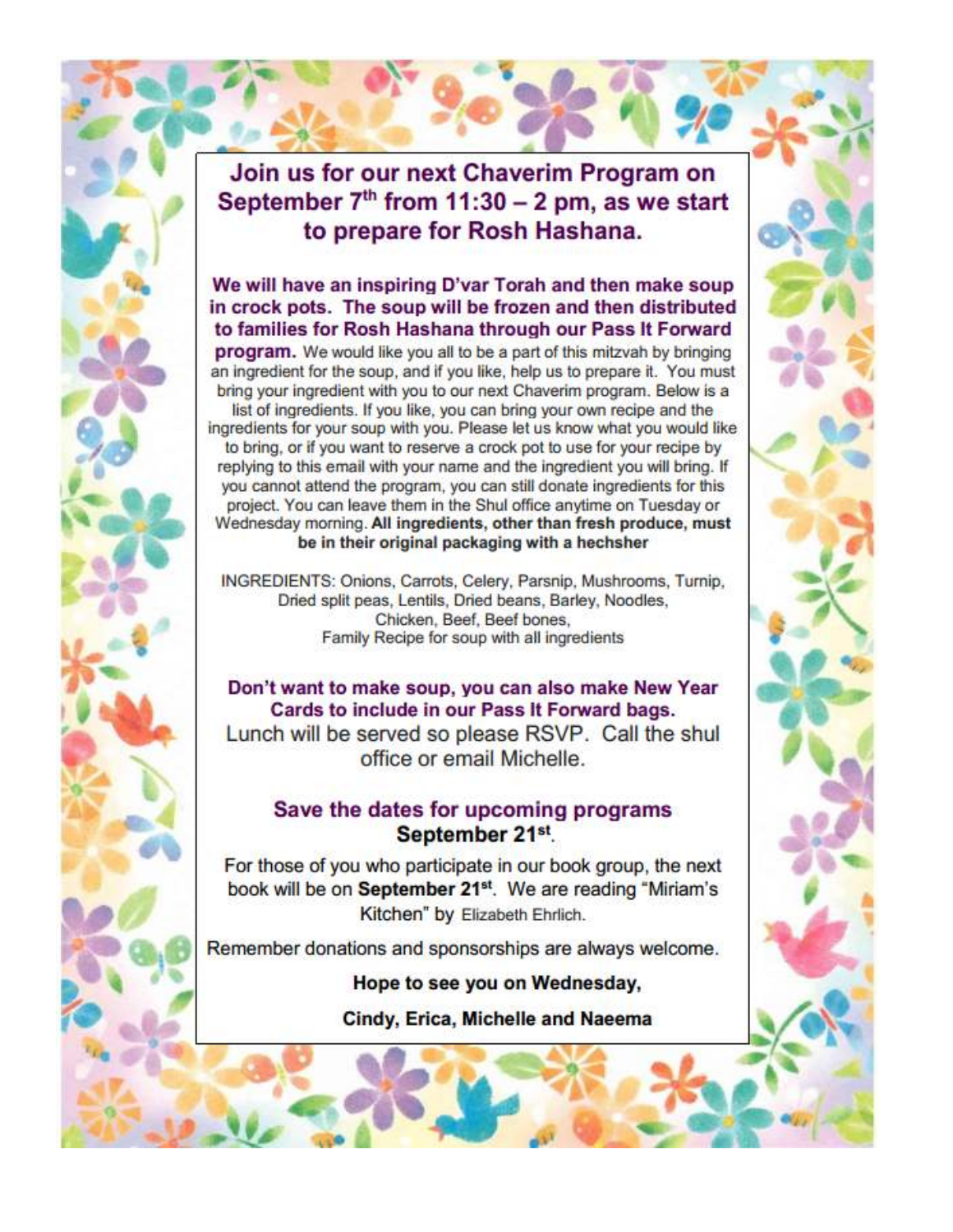#### **HUNGER INITIATIVE & PASS IT FORWARD**

#### BRING THE SWEETNESS OF ROSH HASHANA TO THOSE IN NEED!

Parent/Pre-teen Bake A Thon for GNS Pass It Forward Program

At the home of Marla Lemonik, **SUNDAY SEPTEMBER 11th**, open from 10am - 3pm. Bring your **pre-teen (age 9 and up)**, flour, sugar, honey, large eggs and your enthusiasm. Contact Marla at marla.lemonik@gmail.com or call her 646-220-8105.

#### MAKE THIS ROSH HASHANA MORE MEANINGFUL BY BAKING FOR THOSE IN NEED!

Join other adults at the GNS Bake A Thon

At the home of Marla Lemonik, WEDNESDAY SEPTEMBER 7th, open from 10am - 3pm. Bring yourself, your friends, flour, sugar, honey, large eggs and your joy in helping others. Contact Marla at marla.lemonik@gmail.com or call her 646-220-8105.

Rosh HaShana is coming...Time for introspection and increasing good deeds. Here's a plan:

1) When you are cooking for Shabbat, please cook:

an extra chicken, a meatloaf, a pot of soup or a kugel or two.

2) When the food is cooled, freeze it in a foil pan in your freezer

(or in our new freezer space at 59 Berkshire Rd.)

3) Email Hunger Initiative at yomtovchicken@gmail.com

to let us know every time you've cooked some extra food.

4) Deliver frozen food to GNS on WEDNESDAY SEPTEMBER 28TH, FROM 10 am -12 pm. Food will be sent to those in need. Be part of the solution...

Pass it Forward really needs drivers and driving companions on

#### **Wednesday September 28th** from  $2-4$  pm,

to deliver packages to those in need. Please contact Michelle Berman at michberman@gmail.com Do a mitzvah. Pass it Forward...

Have you prepared food that needs to be frozen for PASS IT FORWARD?

OUR OWN freezer space is now available in the backyard of:

Celia and Jack Lemonik at 59 Berkshire Road (Blue House between Baker Hill and Piccadilly Roads) Just follow the path from the back left of the driveway through the gate and make a right turn.

#### **SOUP'S ON!**

Pass It Forward's Fellowship of the Traveling Pot is cooking up a LOT of homemade soup for the hungry this Rosh HaShana. Participants take turns in their homes making and freezing soup and recording their thoughts and recipes in a special journal. Pot, ladle and containers provided. You donate the ingredients, the know-how and the love.

How much soup does this giant pot hold? Find out for yourself. Contact Cindy at koshercooking@gmail.com or Celia at kosherketubahs@gmail.com #ladlesoflove

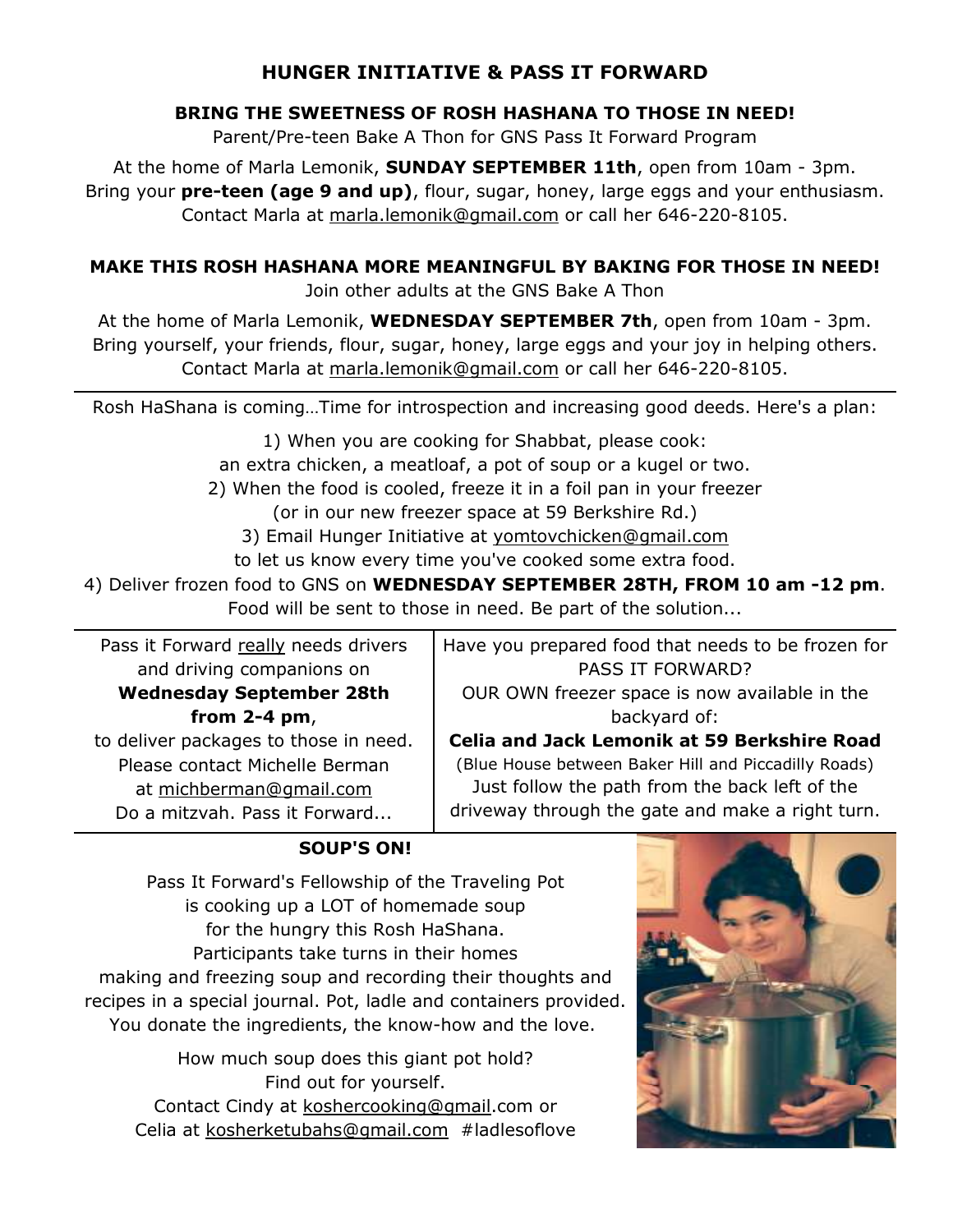

### Please Join Us for an Evening of **Wine and Dessert**

to benefit



Leket I Israel The National Food Bank Tuesday, September 13<sup>th</sup>

8:00 PM

**Home of Sandy & Mark Gold** 

7 Beech Lane, Kings Point, NY

Please join us for a special evening to meet our friend, Joseph Gitler, Founder and Chairman of Leket Israel. Serving as Israel's National Food Bank and largest food rescue network, Leket Israel rescues millions of pounds of fresh food from destruction annually and feeds 175,000+ needy Israelis weekly.

> Hosted by: Sandy & Mark Gold Joyce & Michael Frank RSVP: sandygold1006@gmail.com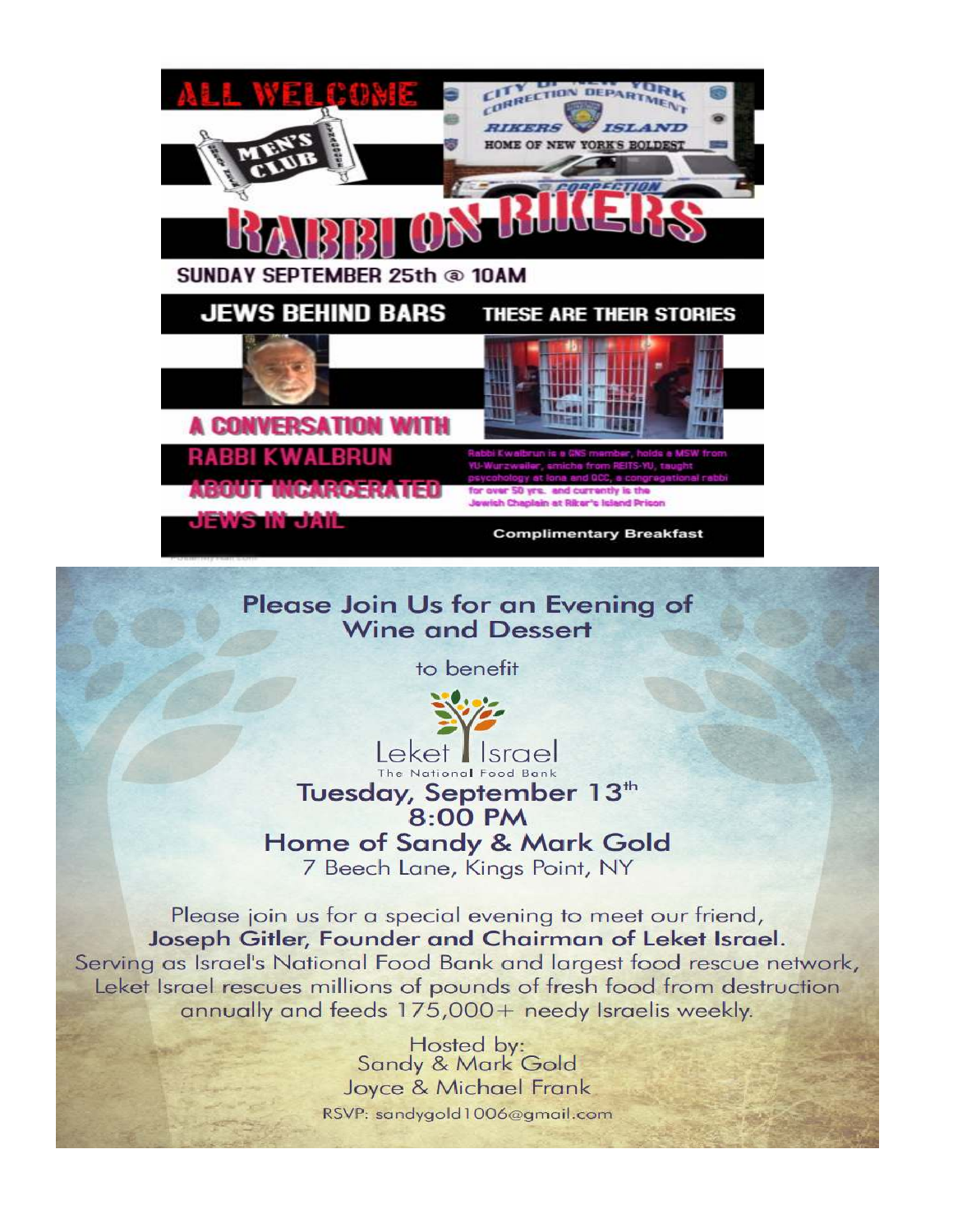# STUDYLEARN.GROW.

# **GNS Women's Learning Series**

A Pre-Rosh Hashana Shiur in memory of Eugene Stricker z"I, Yisrael ben Baruch given by Mrs. Michal Horowitz

"Sarah Imainu: A Rosh Hashana Story of Remembrance, Redemption & Strength"

## Monday Evening, September 26 800 pm At the Home of Lauren Abhesera 21 Strathmore Rd.

Mrs. Michal Horowitz teaches Judaic studies classes to adults of all ages, with a focus on Parshat Ha'Shavua, the Chagim, Tefilah and Machshava. She teaches weekly at shuls and venues in the Five Towns and Far Rockaway. Mrs. Horowitz serves as a guest lecturer in many other communities.

In addition, she lectures for YU events in different cities in the USA and this past year was invited to the YU Shavuos Annual Yarchei Kallah, where she presented shiurim as a scholar-in-residence

> A selection of her shiurim can be found on YUTorah.org and TorahAnytime.com